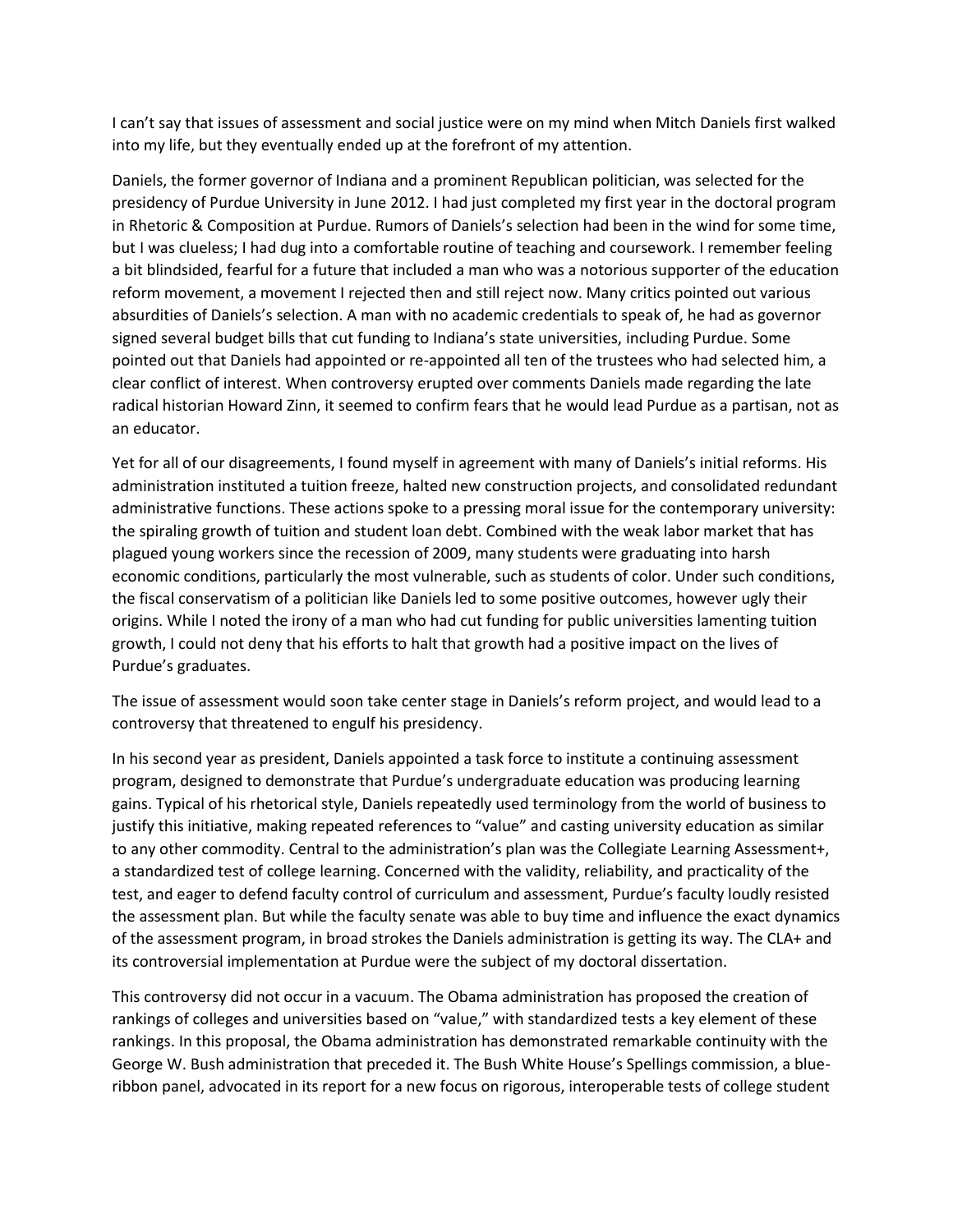learning. With both Republican and Democratic presidents alike calling for these standardized tests, it's no surprise that the issue has taken center stage.

For many, these changes represent the worst of the contemporary university. Standardized tests are perceived as reductive and inauthentic. (My own dissertation research revealed abundant empirical, theoretical, and political problems with these instruments.) Faculty fear that these tests will be used punitively against college instructors, or as a means to wrest control of curriculum and place it in the hands of administrators. Because many of the developers of these tests are for-profit companies, widespread adoption would involve funneling significant public money into the hands of private enterprise. Perhaps worst of all, such efforts seem to port the testing mania of today's K-12 education into the higher education system.

It would be easy, given these issues, for compositionists and others in English studies to take a stance of pure resistance. Considering how many writing instructors and researchers would likely oppose these developments, responding to them with blanket refusals would perhaps be natural. But consider the cost: if we adopt such a stance, we write ourselves out of many important subsidiary issues that come with standardized tests of college learning. What tests or types of tests are best? How should they direct pedagogy and administration? Who should be in charge of interpreting results? How do we protect academic freedom and instructor autonomy under such a system? If our position is merely to obstruct tests altogether, we will have no voice in answering these questions. This was one of the most frustrating aspects of my dissertation research, finding that scholars in the humanities have essentially abdicated their role in influencing administrative decisions out of a principled but self-defeating posture of total resistance.

If assessment is to function as a tool for social justice, then yes, we must recognize the perils of linguistic hegemony that are inherent to tests of language and learning. Yes, we must understand the ways in which this assessment effort is part of a privatization movement that seeks to push public money into private hands. Yes, we must place these changes into a context of a broader neoliberal turn in the university, one which threatens our traditional ideals. And we must look for sites of resistance to those practices that most conflict with those ideals.

But we must also tell the truth, most importantly to ourselves. The truth for many writing instructors and administrators is that standardized assessments of some kind are coming. Given the Obama administration's proposals and others like them, many institutions will feel compelled to participate, particularly public institutions. Consistent chatter about tying the availability of federal aid to assessment outcomes raise the stakes even higher. With these kinds of institutional and political pressures mounting, and with a majority of college writing classes now taught by at-risk instructors such as graduate students and adjuncts, our capacity as a field to simply say no to any kind of testing is limited. Sticking our heads in the sand and refusing to contemplate the problems at our doorstep leaves us without a voice, subject to further casualization and exclusion from the power centers of the university.

Since composition's "social turn" in the 1990s, a great deal of our scholarship has been defined by what we can't and shouldn't do. Scholars like James Berlin, Elizabeth Flynn, and Carl Herndl made passionate, often compelling arguments about the perils of educational hegemony that are common to the corporate university. Advocates of critical pedagogy have produced a large corpus of articles that meticulously lay out the potential for traditionalist pedagogy to silence, marginalize, and exclude